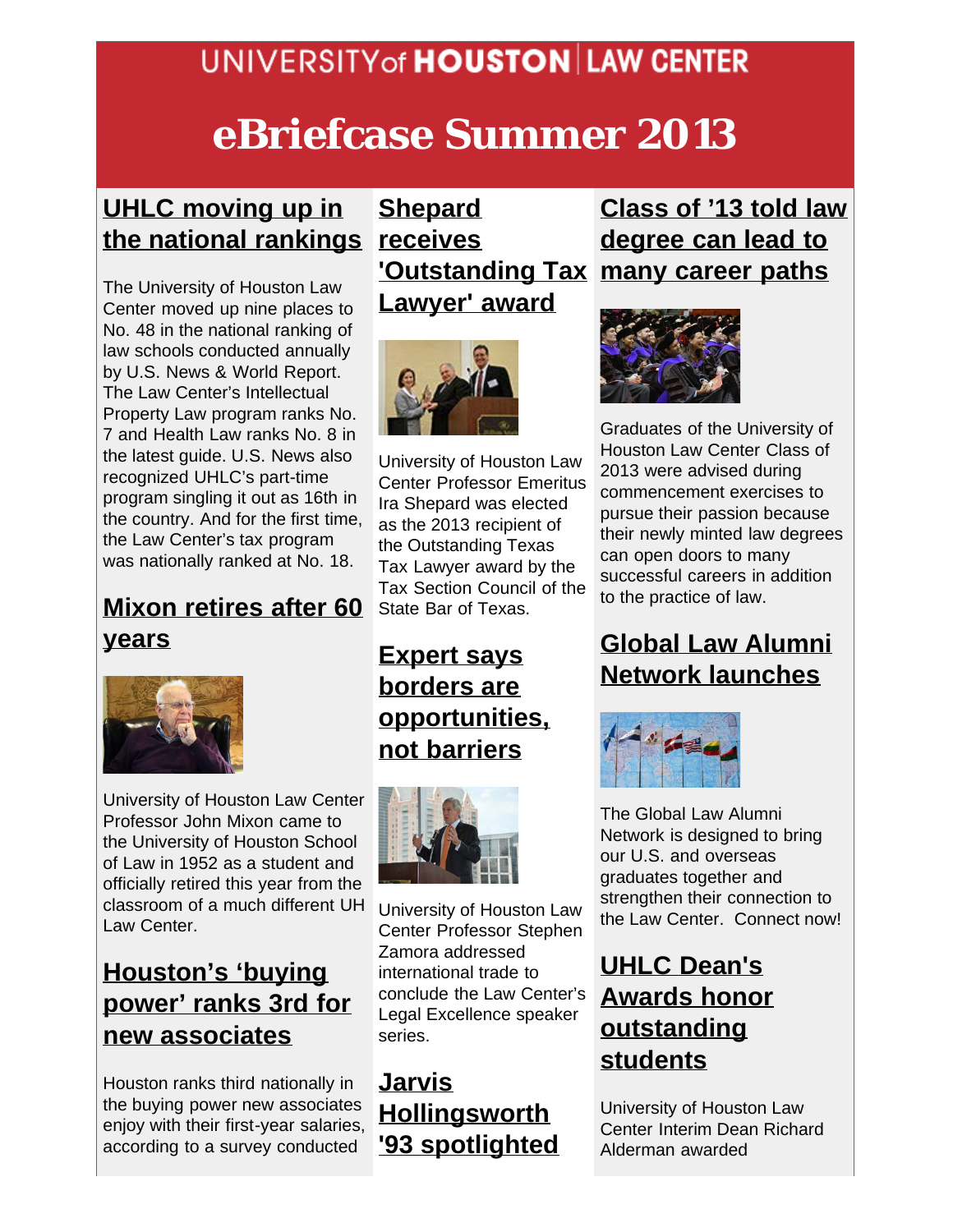by the National Association of Legal Career Professionals.

#### **[Law Alumni](http://www.law.uh.edu/news/summer2013/0523Alumni.asp) [Association honors](http://www.law.uh.edu/news/summer2013/0523Alumni.asp) [UHLC's finest,](http://www.law.uh.edu/news/summer2013/0523Alumni.asp) [approves new Board](http://www.law.uh.edu/news/summer2013/0523Alumni.asp)**

The University of Houston Law Alumni Association presented 12 awards to alumni, faculty, and staff for their outstanding support of the Law Center and legal profession. The awards were given during the Law Alumni Association's annual meeting. During the meeting, the 2013- 2014 Law Alumni Association Board of Directors slate was presented and approved. Click [here](http://www.law.uh.edu/alumni/uhlaaboard.asp) for a complete Board listing.

#### **[Perry names UHLC](http://www.law.uh.edu/news/spring2013/0507Regent.asp) [student to Board of](http://www.law.uh.edu/news/spring2013/0507Regent.asp) [Regent](http://www.law.uh.edu/news/spring2013/0507Regent.asp)**



University of Houston Law Center student Benjamin Wells becomes the 5th Law Center student representative to serve on the UH System Board of Regents.

### **[at UHLC Gala](http://www.law.uh.edu/news/spring2013/0325Hollingsworth.asp)**



Jarvis V. Hollingsworth '93, a University of Houston regent and partner in the firm of Bracewell & Giuliani, was honored for his support and commitment to the university and the law school at the Law Center's 37th Annual Gala.

#### **[UHLC moves up](http://www.law.uh.edu/news/spring2013/0226Go-to-Ranking.asp) [as 'Go To'](http://www.law.uh.edu/news/spring2013/0226Go-to-Ranking.asp) [school for](http://www.law.uh.edu/news/spring2013/0226Go-to-Ranking.asp) [nation's top](http://www.law.uh.edu/news/spring2013/0226Go-to-Ranking.asp) [firms](http://www.law.uh.edu/news/spring2013/0226Go-to-Ranking.asp)**

The University of Houston Law Center moved up to 29th from 32nd in the "Go To" ranking of schools whose recent graduates were hired by the nation's 250 largest law firms, according to a survey by the National Law Journal.

#### **[Olivas donates](http://www.uh.edu/news-events/stories/2013/may/5%206%20LAW%20OlivasPerales.php) [book royalties](http://www.uh.edu/news-events/stories/2013/may/5%206%20LAW%20OlivasPerales.php) [for scholarship](http://www.uh.edu/news-events/stories/2013/may/5%206%20LAW%20OlivasPerales.php)**

approximately \$146,000 in scholarships to exceptional students during the annual Dean's Awards ceremony.

#### **[Mayor Parker says](http://www.law.uh.edu/news/summer2013/0517CCLP.asp) [juvenile clients](http://www.law.uh.edu/news/summer2013/0517CCLP.asp) [need strong](http://www.law.uh.edu/news/summer2013/0517CCLP.asp) [advocates](http://www.law.uh.edu/news/summer2013/0517CCLP.asp)**



Houston Mayor Annise Parker told more than 100 juvenile justice advocates that they need to take an individual approach to helping each child they come in contact with during day two of the 12th Annual Zealous Advocacy Conference. The professional development training is hosted by the Center for Children, Law & Policy.

#### **[Law alumni](http://www.law.uh.edu/news/summer2013/eBriefcase-100Challenge.pdf) [essential to 100%](http://www.law.uh.edu/news/summer2013/eBriefcase-100Challenge.pdf) [Challenge effort](http://www.law.uh.edu/news/summer2013/eBriefcase-100Challenge.pdf)**

The 100% Challenge, an effort of the UH Law Center's annual unrestricted giving program, brings Law Center alumni at law firms, corporations and other organizations together for the common purpose of maintaining excellence in legal education. UH Law alumni volunteers serve as "captains" of their company or law firm and encourage their UH Law alumni colleagues to make a gift—the goal being 100% participation.